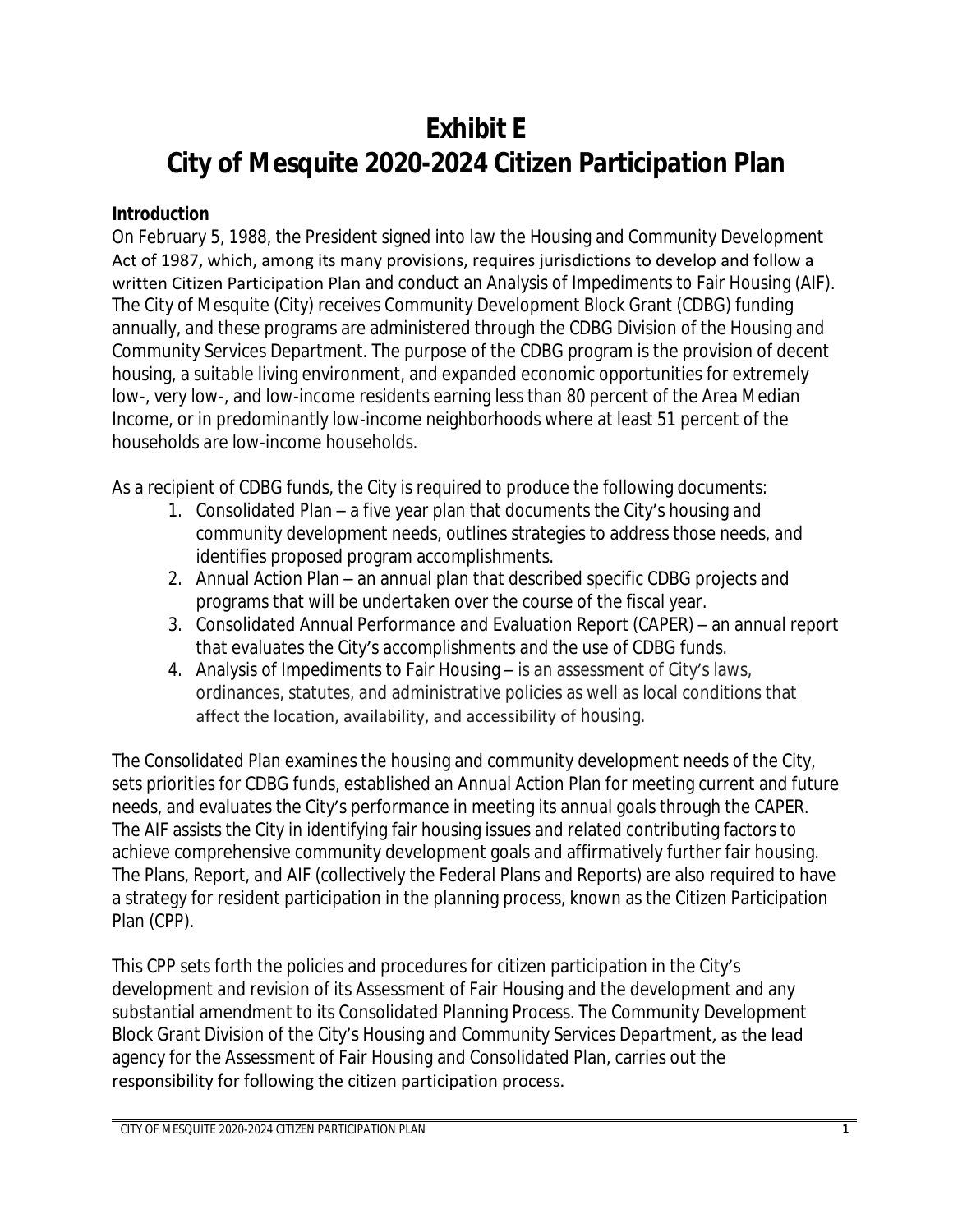This CPP encourages citizens to participate in the Consolidated Planning process from an advisory role. It outlines the procedures for community approval of the Consolidated Plan, for addressing concerns and complaints, and for making amendments to the Plan after approval.

#### **Purpose of the Citizen Participation Plan**

The City recognizes the importance of public participation in both defining and understanding current housing, community development, economic development, and fair housing needs, and prioritizing resources to address those needs. The City's CPP is designed to provide residents of all ages, gender identities, economic and education levels, ethnicities, and special needs with equal access to be involved in the Plan each year. This document also serves as the City's CPP for the 2020-2024 Consolidated Plan program years. This CPP was written in accordance with 24 CFR § 91.105 of HUD Consolidated Plan regulations.

The CPP emphasizes the need to provide citizens with adequate information and to allow them the opportunity to give meaningful input. It encourages participation among our potential program beneficiaries: persons of extremely low, very low, low- and moderate-incomes, particularly those persons living in areas designated as a revitalization area or in a slum and blighted area and in areas where CDBG funds are proposed to be used, and by residents of predominantly low- and moderate-income neighborhoods. In addition, it allows citizens to participate in a collaborative process that involves proposing activities and assessing performance, including minorities and non-English speaking persons, as well as persons with disabilities.

To ensure maximum participation in the Federal Plans and Reports process among special needs populations and groups, and to ensure that their issues and concerns are adequately addressed, the City will follow the standards set forth in its adopted CPP during development of its Federal Plans and Reports. The participation process will be developed and monitored by the City's CDBG Division of the Housing and Community Services Department and will include at least the following:

- Public and private agencies, including those focusing on services to children/youth, elderly persons/seniors, persons with disabilities, persons with HIV/AIDS and their families, Veterans, persons who speak English as a second language, survivors of domestic violence and stalking and their families, and homeless persons;
- Public and private agencies that address housing, health, social services, victim services, employment, and/or education needs of low-income individuals and families;
- Residents of public and assisted housing developments (including any resident advisory boards, resident councils and resident management corporations), along with other low-income residents of targeted revitalization areas in which the developments are located;
- Publicly funded institutions and systems of care that may discharge persons into homelessness such as healthcare facilities, mental health facilities, foster care, and correctional programs and institutions;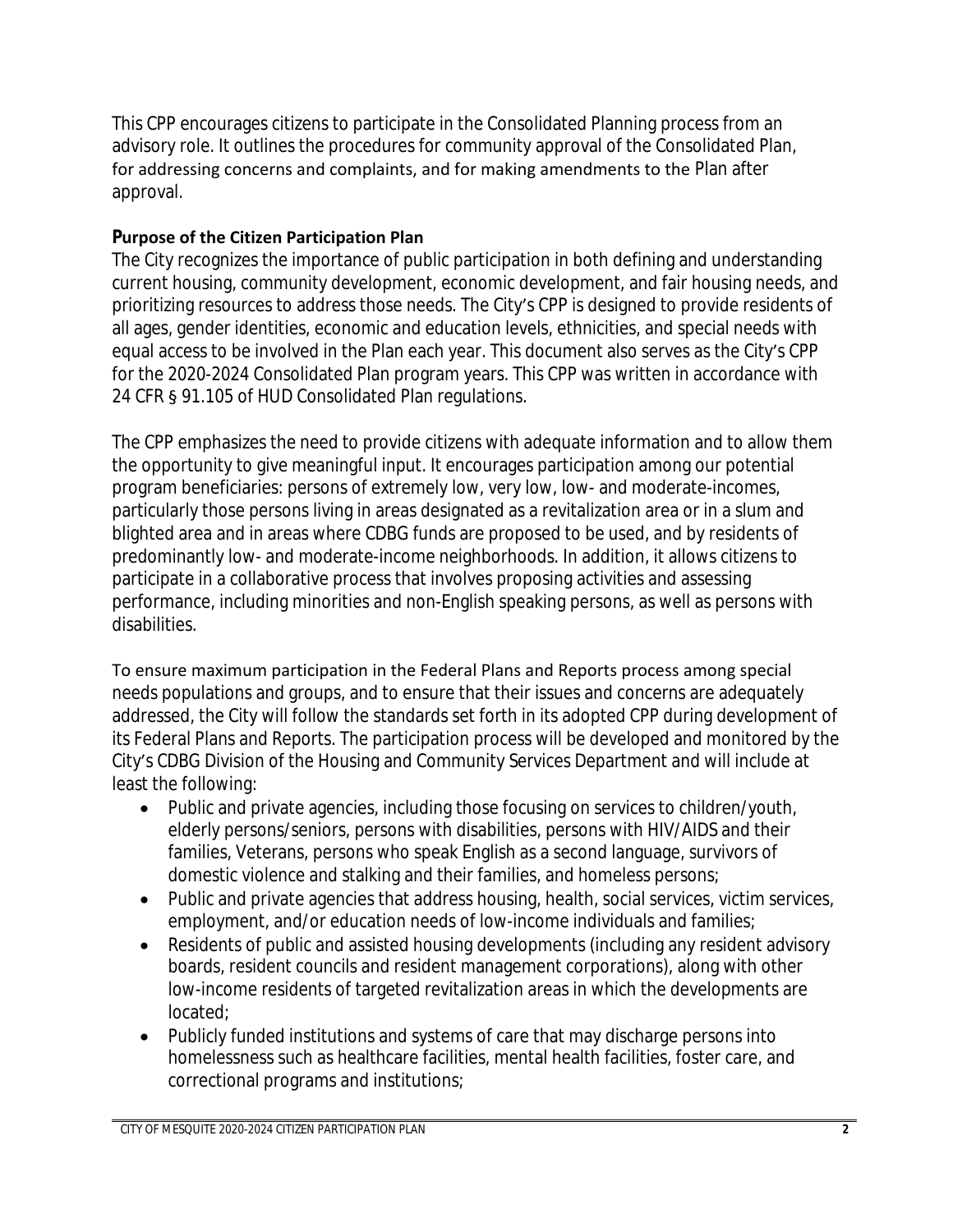- Extremely low-, very low-, low- and moderate-income persons, particularly those living in areas designated by the City as a revitalization area or in a slum and blighted area and residing in CDBG Target Areas, and by residents of predominantly low- and moderateincome neighborhoods;
- Continuum of Care (also known as Metro Dallas Homeless Alliance);
- Consultation with other cities throughout the Dallas Metroplex;
- Local businesses, developers and civic leaders, nonprofit organizations, philanthropic organizations, and community- and faith-based organizations;
- Mesquite Public Housing Office and tenants of assisted housing;
- Broadband internet service providers and organizations engaged in narrowing the digital divide;
- Agencies whose primary responsibilities include the management of flood prone areas, public land or water resources;
- Mesquite Economic Development Department;
- **Emergency management services;**
- Mesquite Police Department; and
- Public transportation providers.

# **CDBG Advisory Committee**

The CDBG Advisory Committee will make recommendations to the City Council each year concerning the allocation of CDBG funds to eligible projects. The Committee is comprised of five non-conflicted City employees from departments which provide public services but do not receive CDBG funds.

# **Glossary of Relevant Terms**

- **Action Plan.** The yearly portion of the Consolidated Plan that identifies the specific activities and projects to be undertaken by the City with CDBG funds during that program year.
- **CAPER.** The Consolidated Annual Performance and Evaluation Report as required by HUD regulations, which reports the City's completion of projects and activities as outlined within the Action and Consolidated Plans and the expenditure of Community Development Block Grant Program funding (CDBG).
- **CDBG.** The Community Development Block Grant Program, as established under Title 1 of the Housing and Community Development Act of 1974, as amended, Public Law 93-383 and the funding received under such program, which assists communities to address housing and community development needs, primarily for low and moderate income residents.
- **Consolidated Plan.** A three to five year plan of a City's housing and community development needs, resources, priorities, and proposed activities to be undertaken for the CDBG programs (a.k.a., Housing and Community Development Plan).
- **Relevant Areas and Programs.** The City of Mesquite 2020-2024 Consolidated Plan covers the geographic area within the City's corporate boundaries. The City is entitled to receive CDBG funding from HUD during the program years between 2020 and 2024.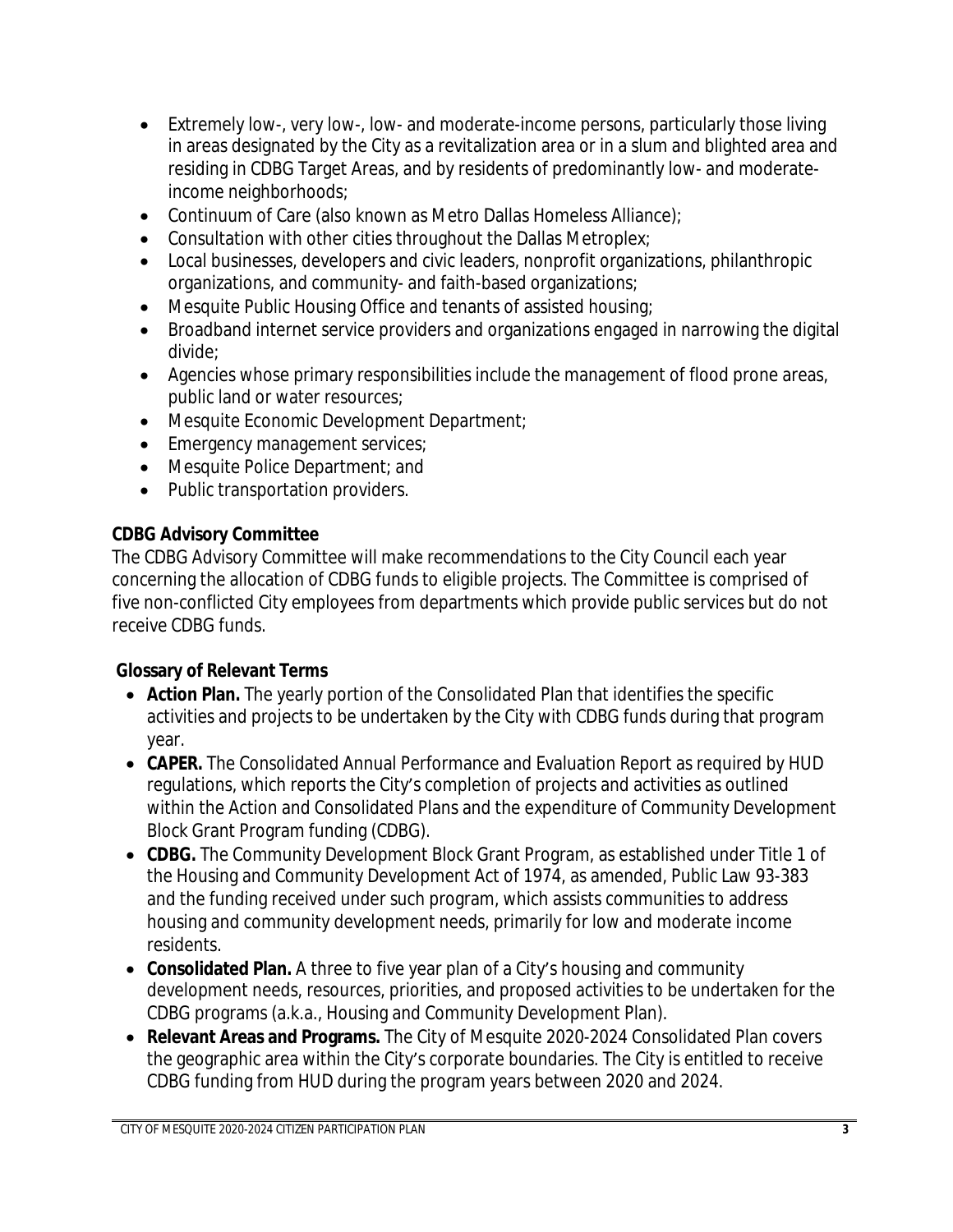## **Encouragement of Citizen Involvement**

The 2020-2024 Consolidated Plan process offers many opportunities for citizen participation. The City makes a special effort (which includes informing supportive service agencies) to ensure the participation of persons with special needs and/or persons who are often underrepresented in public process and organizations that represent such persons including low income persons, racial and ethnic minorities, non-English speaking persons, persons with disabilities, persons who are homeless and subpopulations. The City shall take reasonable steps to provide language assistance to ensure meaningful access to participation by non-English speaking residents of the community. The City will solicit and encourage participation in Federal Plans and Reports, including the Consolidated Plan, Annual Action Plan, and CAPER, in addition to this CPP and any substantial amendments thereto, through the following activities.

## • Public Hearings/Meetings

In accordance with HUD regulations, the City will hold at least two public hearings or public meetings a year, to be conducted at a minimum of two different stages of the program year, to obtain resident's views and to respond to proposals and questions, along with addressing housing and community development needs, development of proposed activities, proposed strategies and actions for affirmatively furthering fair housing consistent with the AIF, and a review of program performance. At least one public hearing or meeting will be held before the proposed AIF is published for comment. Each public hearing or meeting will be noticed at least one week prior to the hearing/meeting date. Notices will include the date, time, and location of the hearing/meeting, and a summary of the matter to be discussed. A contact name, email, and phone number will be provided to allow interested parties to ask questions or requests special accommodations.

Public hearings and meetings will be held at times and in locations that are convenient to potential and actual beneficiaries, with accommodations for persons with disabilities. When non-English speaking residents whose primary language is Spanish are expected to attend a public hearing or meeting, the City will supply a Spanish interpreter.

Residents of the community will be provided with reasonable and timely access to local meetings, consistent with accessibility and reasonable accommodation requirements, in accordance with § 504 of the Rehabilitation Act of 1973 and the regulations at 24 CFR part 8; and the Americans with Disabilities Act and the regulations at 28 CFR parts 35 and 36, as applicable.

• Public Hearing Notices

If any Federal Plan or Reports require a public hearing or meeting, the public shall be provided notice under the following distribution methods:

 **Newspaper Publication**: Notice shall be given at least once by publication in at least one newspaper in general circulation in the City a minimum of 10 business days prior to the scheduled public hearing or meeting; particularly in the *Daily Commercial Record*, *Forney Messenger*, and *The Mesquite News* newspapers.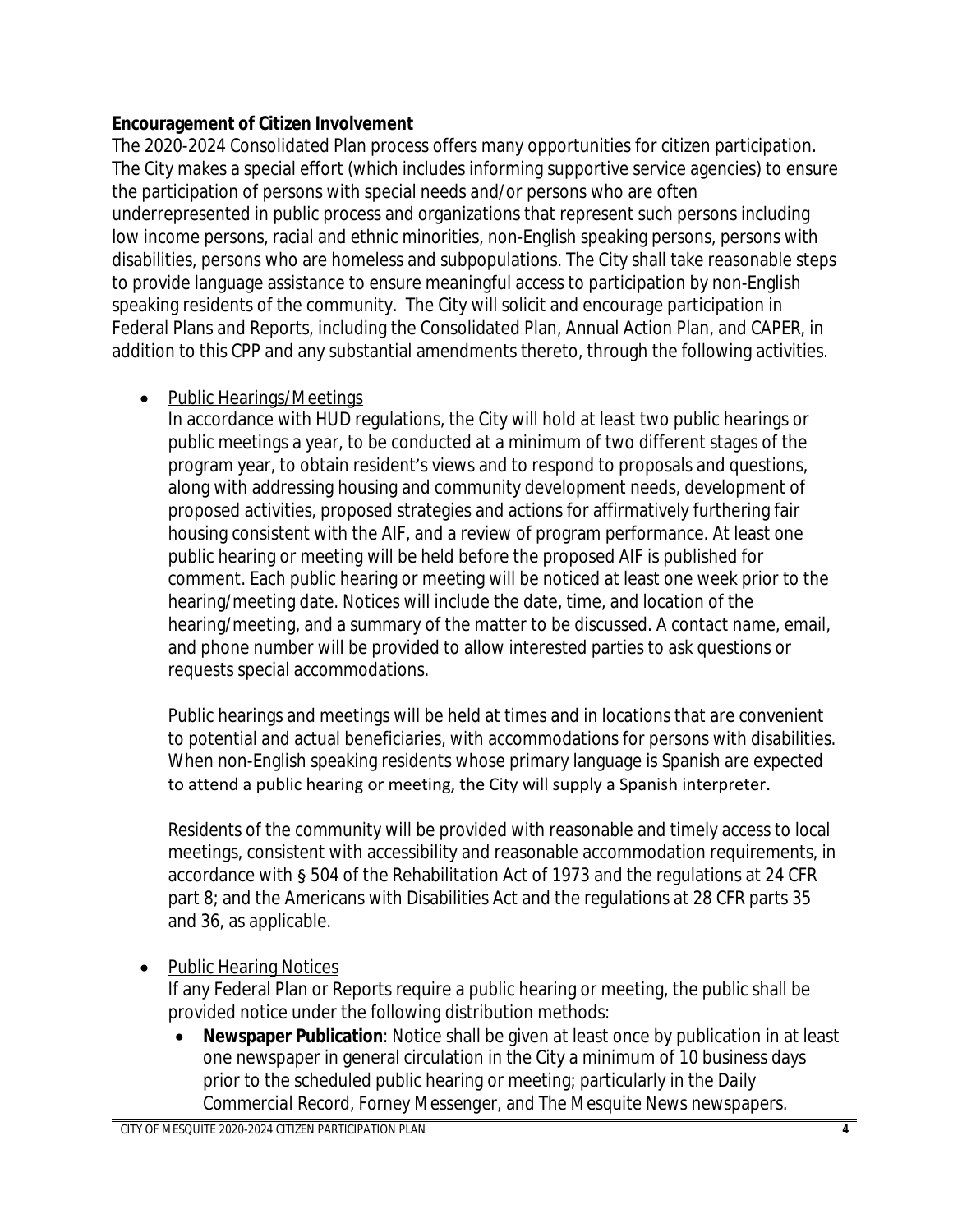- **On-site Posting**: The City shall post notices in at least one public place within the City corporate boundaries, particularly the lobby of 1616 N. Galloway, the visitors table of 1515 N. Galloway, and in Mesquite Public Library locations.
- **Online Posting:** Notice shall be given on the City's website located at: <http://www.cityofmesquite.com> and may also be posted on alternative online sources that might include social media.

The City may use additional or alternative means of advertising as appropriate, including but not limited to: mailing flyers, distributing or posting notices at parks, and other public areas; posting banners at public venues; placing radio public service announcements; developing press releases; and sending notices to community organizations.

• Key Person Input

A Stakeholder Questionnaire will be conducted with housing and community development stakeholders to gather input on housing and community development needs for the City. In addition, interviews are conducted with elected City officials, City staff, and other housing and community development professionals.

• Resident survey

The City will distribute a Resident Survey asking what survey respondents feel are strong programs and projects from previous CDBG program years, as well as weaknesses and needs they would like to have prioritized in the future. Paper copies of the survey will be distributed at the public meetings, and to service providers throughout Mesquite. An online version of the survey will also available on the City's web site in English and Spanish.

• Notice of Funding Availability

The City will issue an annual Notice of Funding Availability (NOFA) inviting proposals for CDBG activities. Notification of the NOFA will be provided in accordance with the process outlined in the "Public Hearing Notices" section of this CPP. Upon request, the City will provide technical assistance to groups representing low-income persons to develop proposals for eligible activities.

Citizens are encouraged to recommend activities and types of activities that should be undertaken to meet housing and community development needs. Groups and organizations representative of extremely low-, very low-, and low-income persons desiring to develop projects proposals may contact the CDBG Coordinator for technical assistance.

• Public Comment

Prior to the adoption of any Federally mandated reports, plans, or amendments thereto, the City will make available to interested parties the drafter documents for a comment period of no less than 30 calendar days, 15 calendar days for the CAPER, or as otherwise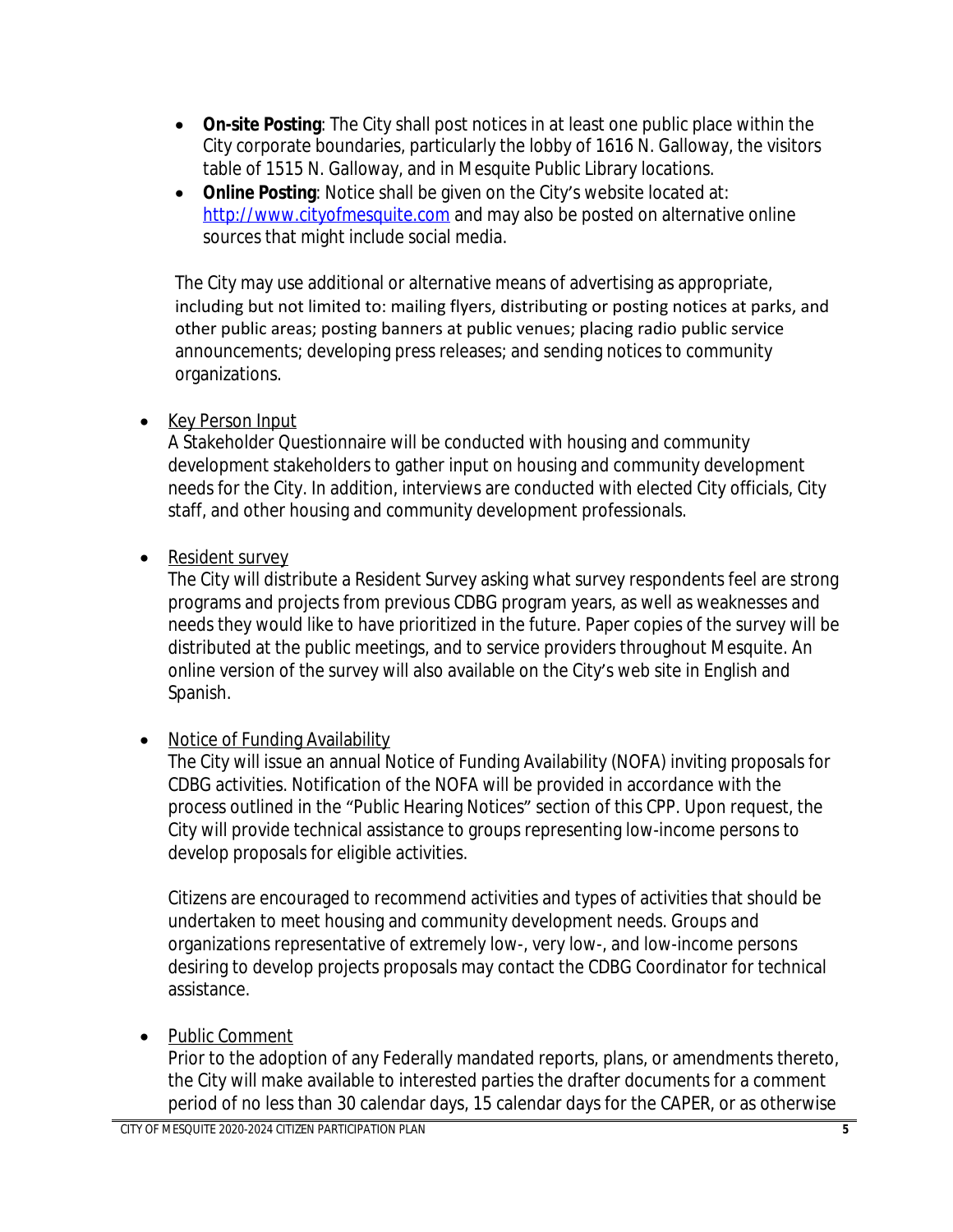directed by HUD. The dates of the public comment periods will be identified in a notice regarding the availability of the documents, which will be published in the *Daily Commercial Record*, *The Forney Messenger* and *The Mesquite News* newspaper.

The City will consider any comments or views by individuals or groups received in writing, or orally at any public hearing(s) or meeting(s), regarding the Federal Plans and Reports. A summary of these comments or views, and a summary of any comments or views not accepted and the reasons why, will be included in the applicable Federal Plan or Report.

# • Public Access to Records

The City will provide all interested parties with reasonable access to information and records related to the City's Consolidated Plan, Annual Action Plans, CAPER and the City's use of funds under all programs covered by the Consolidated Plan during the preceding five years. The public will be provided with reasonable access to housing assistance records, subject to City and local laws regarding privacy and obligations of confidentiality, during the performance report public comment period. Such information and records will be available at the Front Desk of the Housing and Community Services Department, Monday through Friday from 8:00 a.m. to 5:00 p.m.

# • Availability of Draft and Final Documents to the Public

All draft and final Federal Plans and Reports will be available on the CDBG page of the City's website, located at: <http://www.cityofmesquite.com/cdbg>, and the Housing and Community Services Front Desk located at 1616 N. Galloway Ave, Mesquite TX 75149.

The Federal Plans and Reports will be available in alternative formats accessible to persons with disabilities, or other languages upon request. Please telephone the CDBG Division at 972-216-6425 to request copies in alternative formats. You may also submit your request in writing to the following:

> City of Mesquite PO Box 850137 Mesquite, TX 75185-0137 Attn: CDBG/Housing & Community Services

Reasonable requests shall be filled at no cost to the public. The City reserves the right to charge a fee for duplicating documents when such requests are not reasonable. Reasonableness shall be determined by a combination of the number of copies requests; the size (pages and/or dimensions) of the document; the length of time needed to compile the data; and the direct costs to duplicate the document.

This paragraph is not intended to supersede the provisions of the Freedom of Information Act of 1966, as amended, which covers all programs and activities in the Consolidated Plan as well as the Assessment of Fair Housing.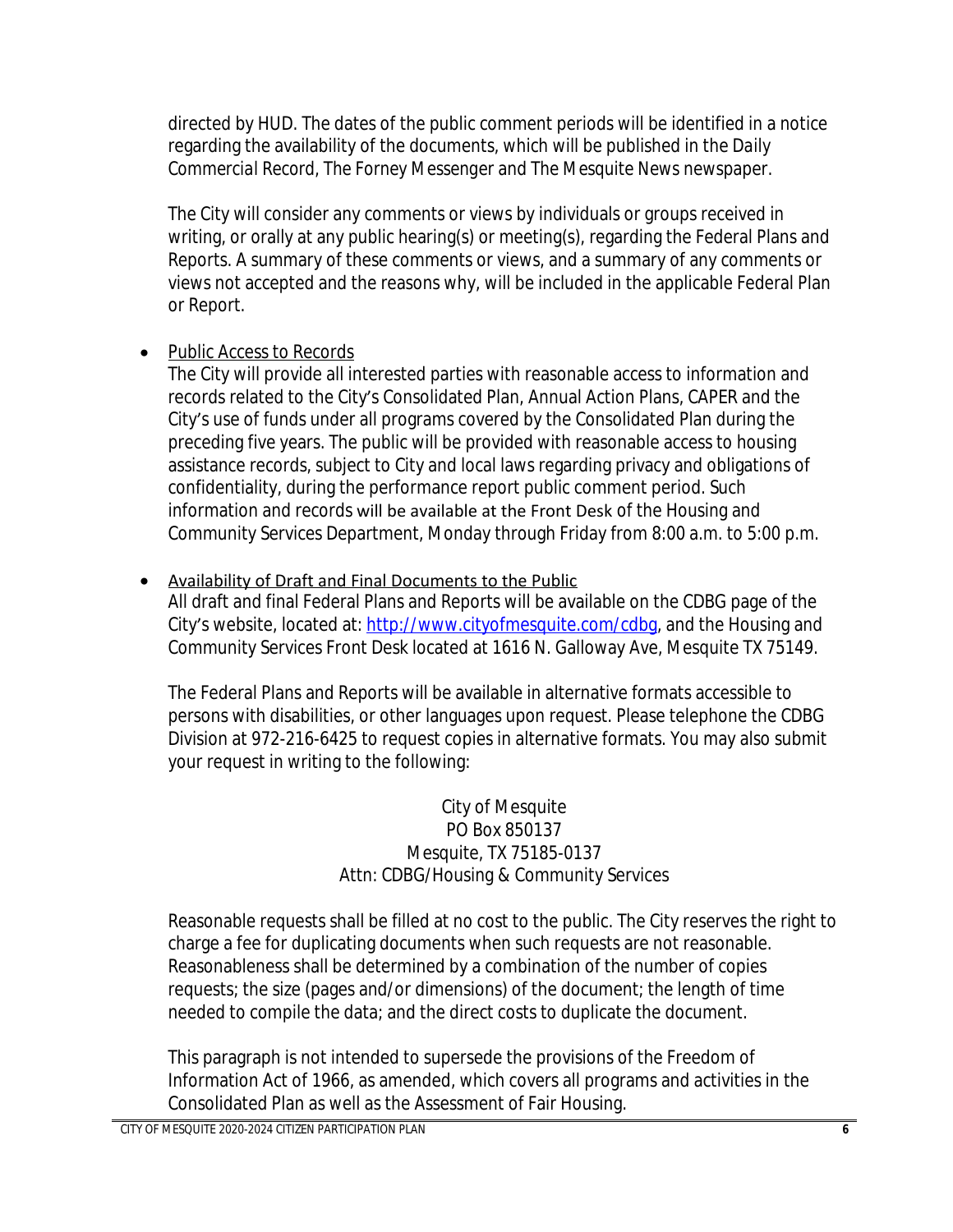#### Technical Assistance

CDBG staff will provide technical assistance to a persons or groups interested in commenting on Federal Plans or Reports, or in developing CDBG funding proposals.

#### **Development of the Assessment of Fair Housing (AIF) and Consolidated Plan**

At or as soon as feasible after the start of the public participation process the City will make the HUD-provided data and any other supplemental information the City's plans to incorporate into its AIF available to its residents, public agencies, and other interested parties as provided herein. The City may make the HUD-provided data available to the public by cross-referencing to the data on HUD's web site.

Before the City adopts a Consolidated Plan, the City will make available, as provided herein, to residents, public agencies, and other interested parties information that includes the amount of assistance the City expects to receive (including grant funds and program income) and the range of activities that may be undertaken, including the estimated amount that will benefit persons of low- and moderate-income. As expressed below, this CPP also sets forth the City's plans to minimize displacement of persons and to assist any persons displaced, specifying the types and levels of assistance the City will make available (or require others to make available) to persons displaced, even if the City expects no displacement to occur.

#### **Citizen Participation for Environmental Reviews**

In accordance with the provisions of 24 CFR Part 58, the City's CDBG Division must assume the responsibility for environmental reviews, decision making, and actions that would otherwise apply to HUD under the National Environmental Policy Act of 1969 (NEPA) and other provisions of law that further the purposes of NEPA.

The City maintains a written record of the environmental reviews undertaken for every project or program receiving CDBG funds. This environmental review record (ERR) is available for public inspection. Moreover, certain projects require publication of specific actions/findings, which include a description of the activity, its location, and identification of any measures required to mitigate potentially significant adverse effects. Public comment periods are included in the review process as prescribed by NEPA and 24 CFR Part 58.

## **Standard Amendments**

Amendments that are not considered substantial shall be referred to as standard amendments. Standard amendments do not require citizen participation. Standard amendments are those that maintain the integrity of the associated Plan and do not include substantial changes in policy or in funding priorities while still maintaining flexibility in meeting the goals and objectives outlined in the associated years Consolidated Plan and Annual Action Plan. Standard amendments will be made administratively and will be incorporated into the City's CAPER at the end of the program year.

#### **Substantial Amendments**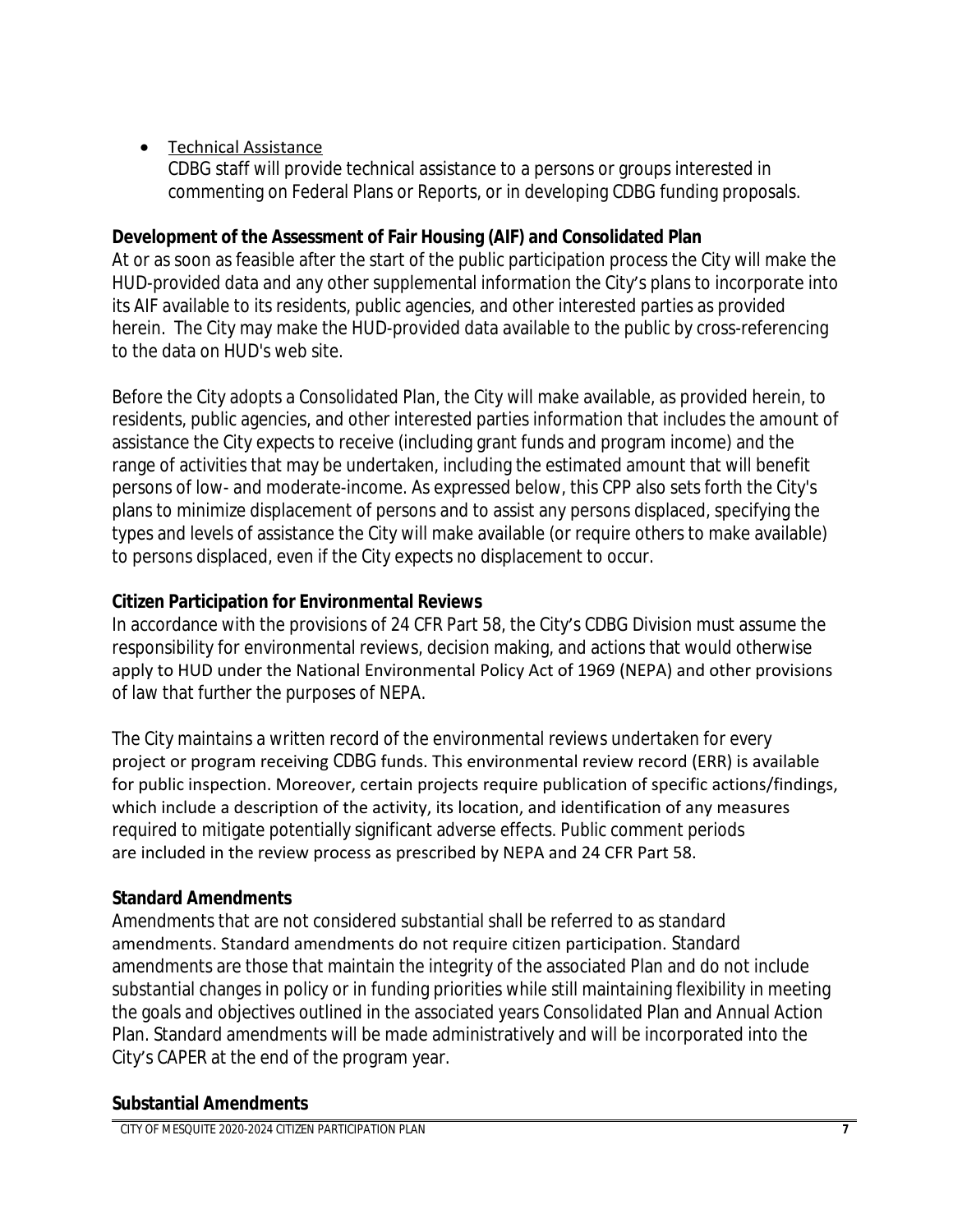As specified in CDBG regulations [24 CFR § 91.505(a)], the following conditions are considered to be "Substantial Amendments":

- Changes allocation priorities or method of distribution of funds
	- o Elements of a "method of distribution" are:
		- Application process;
		- **Allocation among funding categories;**
		- Grant size limits; or
		- Criteria selection:
- Funds are reallocated from a project covered in the consolidated plan to carry out an activity not previously described in the action plan; or,
- Modifies the purpose, scope, location, or beneficiaries of an activity.

In addition to the CDBG regulations outlined above, the City has determined the following criteria to be considered a "Substantial Amendment":

- An addition, modification, or elimination of a Consolidated Plan goal;
- A change in an activity that constitutes a reallocation of funds from one activity to another which increases or decreases the City's current annual allocation of CDBG funds by 25 percent or more.
- An administrative decision to reallocate all or a portion of the funds allocated to an activity in the Action Plan to other activities, unless the decision is a result of:
	- 1. A federal government rescission of appropriated funds, or appropriations are so much less than anticipated that the City makes an administrative decision not to fund one or more activities; and/or,
	- 2. The Governor of Texas and/or President of the United States declares a state of emergency and federal funds are allocated or reallocated to address the emergency.

Minor adjustments to funding levels for activities described in the Consolidated Plan due to differences in actual versus anticipated program income are not considered substantial amendments.

The AIF will be revised in the event of a significant material change in circumstances that calls the AIF into continued validity. Examples of significant material changes in circumstances may include:

- The City is in an area for which the President of the United States has declared a disaster under Title IV of the Robert T. Stafford Disaster Relief and Emergency Assistance Act that is significant;
- The City has experienced significant demographic changes related to zoning, housing plans or policies or development plans or policies; or
- The City is subject to significant civil rights findings, determinations, Voluntary Compliance Agreements or other settlements.

Revisions to the AIF will provide 30 days for public comment. All comments received will be handled pursuant to this CPP.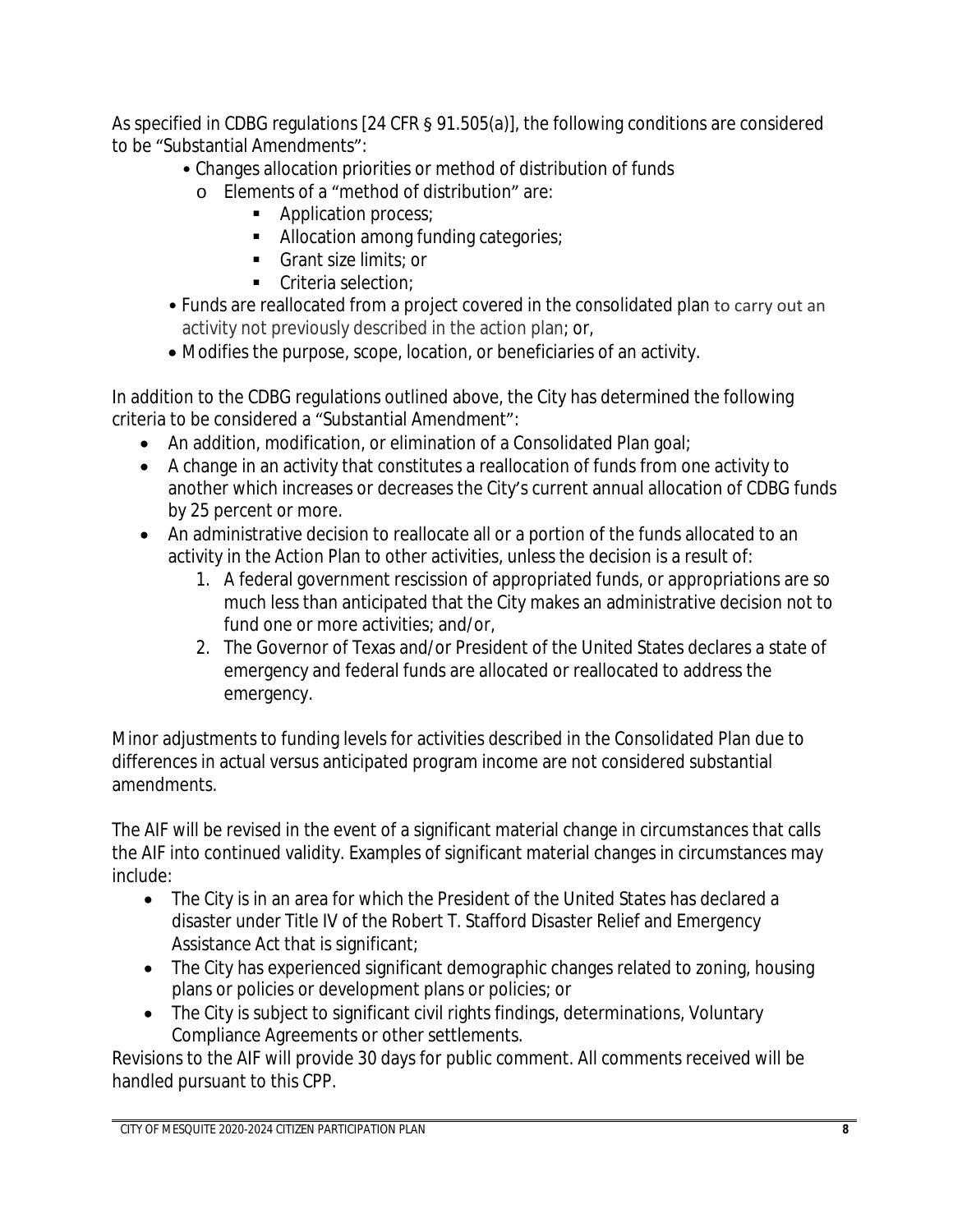**For CDBG funding under PY 2019-2020, PY 2020-2021, and the Coronavirus Aid, Relief, and Economic Security Act or CARES Act, the City may provide a 5-day notice/review and comment period of proposed changes or substantial amendments beginning April 7, 2020 as allowed under a HUD waiver. This includes any newly proposed activities. A public hearing is not required but documentation of notification activities apply. For projects utilizing CDBG funding under HUD PY 2019-2020, City FY 2020, and the CARES Act CDBG-CV funding, the City of Mesquite may also opt to conduct virtual or conference call public hearings when necessary for public health reasons. If virtual or conference call hearings are used, real-time responses and accommodations for persons with disabilities and/or with limited English proficiency will be made available to the greatest extent possible.**

## **Disaster/Emergency events that may require expedited substantial amendments**

Under certain conditions it may be necessary to expedite substantial amendments to the Consolidated Plan in the event of a declared disaster or emergency. There are three types of disasters/emergency events that may necessitate an expedited substantial amendment including:

- 1. Man-Made-disasters;
- 2. Natural disasters; and
- 3. Terrorism.

Man-made disasters can include chemical spills, mass rioting, power outages, dam failure, plant explosions, etc. Natural disasters can include earthquakes, tsunamis, hurricanes, tornadoes, wildfires, flooding, and public health issues such as wide-spread disease (such as the recent coronavirus disease [COVID-19]). Terrorism events include bomb threats, biochemical attacks like the spread of anthrax, or cyber-attacks like hacking, phishing, and virus distribution, etc.

These expedited substantial amendments may include new activities and/or the reallocating of funds including canceling activities to meet needs resulting from a declared disaster or emergency. Therefore, the City of Mesquite may utilize CDBG funds to meet these needs with a 5-day public comment period instead of a 30-day public comment period, which is otherwise required for substantial amendments. For CDBG funding under PY2019-2020, PY2020-2021, and the Coronavirus Aid, Relief, and Economic Security Act (CARES Act), the City of Mesquite may provide a 5-day notice of substantial amendment beginning April 7, 2020 as allowed under a HUD waiver.

With respect to a declared disaster, the City may elect to use CDBG funds to address needs not provided for by the Federal Emergency Management Agency (FEMA) and the Small Business Administration (SBA), or other disaster relief efforts. Funding for disaster relief may not duplicate other efforts undertaken by federal or local sources unless allowed by the federal government. Potential eligible uses of funds are those that are included in this CPP, the Consolidated Plan, or any other CDBG eligible use. HUD may provide new guidance on eligible uses in which the City will comply with and may utilize as well.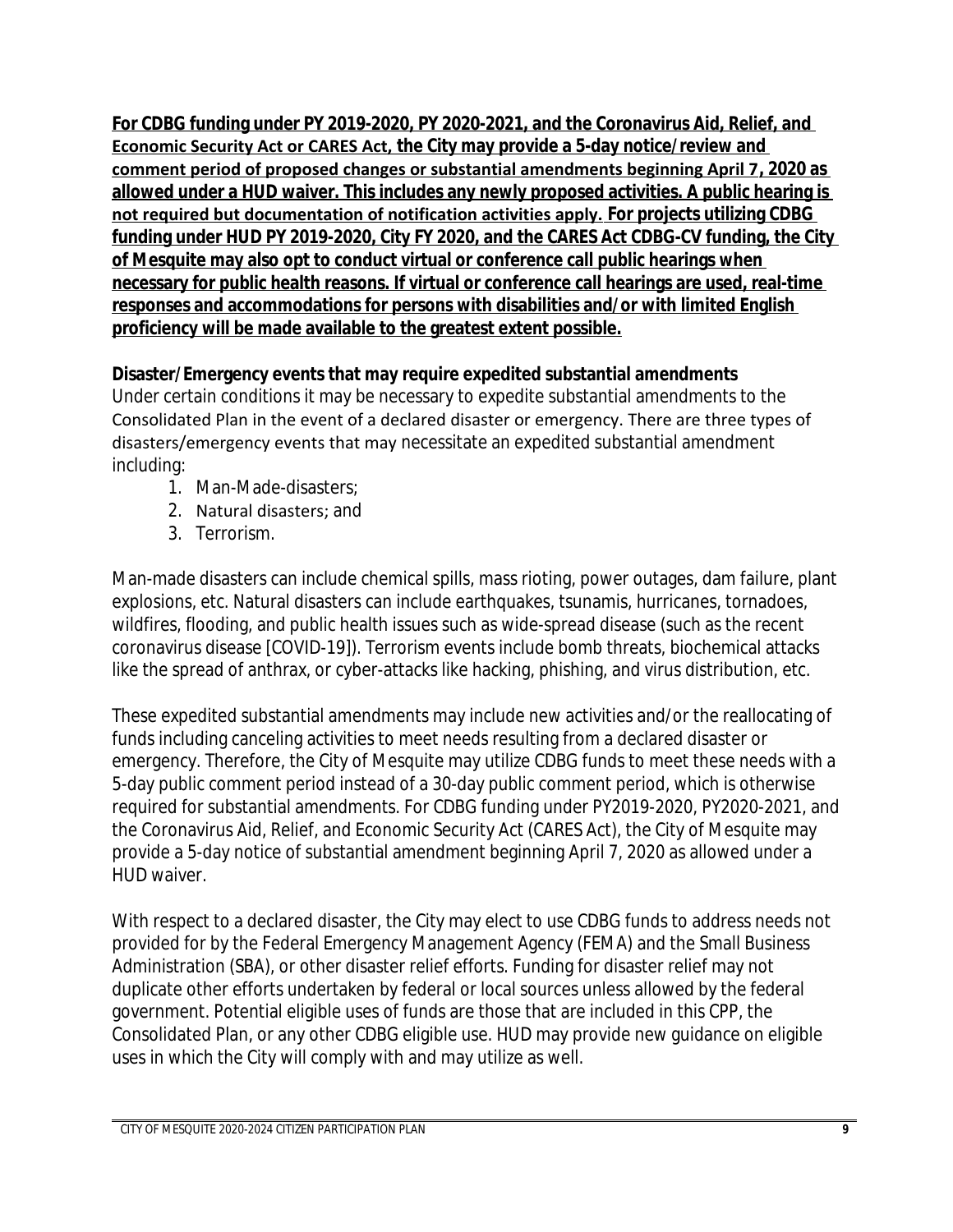All eligible CDBG activities, including those to address declared disasters or emergencies, must meet one of three national objectives which are:

- 1. Benefit to low- and moderate-income (LMI) persons;
- 2. Aid in the prevention of slums or blight; and,
- 3. Meet a need having a particular urgency (referred to as urgent need).

The City may carry out eligible CDBG activities to meet needs resulting from declared disasters or emergencies under any one of the three national objectives.

# **Responding to the COVID-19 Pandemic**

The City may reallocate up to 50% of PY2019-2020 funding and use up to 100% of PY2020-2021 and future CDBG funding to respond to the COVID-19 pandemic.

Funding for activities that have required in-person interaction including, but not limited to, housing rehabilitation, youth internships, and a variety of community services may be reallocated into activities that allow for social distancing such as drive-thru or home-delivered meal services, online programming for a variety of clientele including but not limited to youth and senior citizens, and various business and microenterprise assistance identified below to respond to or recover from the effects of the COVID-19 pandemic. Please see below for other possible activities that may be funded. The following list is nonexclusive, and other possible eligible activities not included below may also be considered for funding.

Potential eligible CDBG Activities that may be undertaken to support the COVID-19 response include, but are not limited to:

- Building and Improvements, including Public Facilities such as constructing testing and diagnosis, or treatment facility; rehabilitation of a community facility to establish an infectious disease treatment clinic; acquisition and rehabilitation, or construction of a group living facility that may be used to centralize patients undergoing treatment; rehabilitation of a commercial building or closed school building to establish an infectious disease treatment clinic, e.g. by the HVAC system; acquisition and rehabilitation of a motel or hotel building to expand the capacity of hospitals to accommodate isolation of patients during recovery; or to make interim improvements to private properties to enable an individual patient to remain quarantined on a temporary basis;
- Assistance to Businesses and Microenterprises such as providing grants or loans to support new business expansion to create jobs and manufacture medical supplies necessary to respond to infectious disease; avoid job loss caused by business closures related to social distancing by providing short-time working capital assistance to small businesses to enable retention of jobs held by low- and moderate-income persons; or to provide technical assistance, grants, loans, and other financial assistance to establish, stabilize, and expand microenterprises that provide medical, food delivery, cleaning, and other services to support home health and quarantine;
- Public Services such as job training to expand the pool of healthcare workers and technicians that are available to treat a disease within a community; provide testing, diagnosis or other services at a fixed or mobile location; increase the capacity and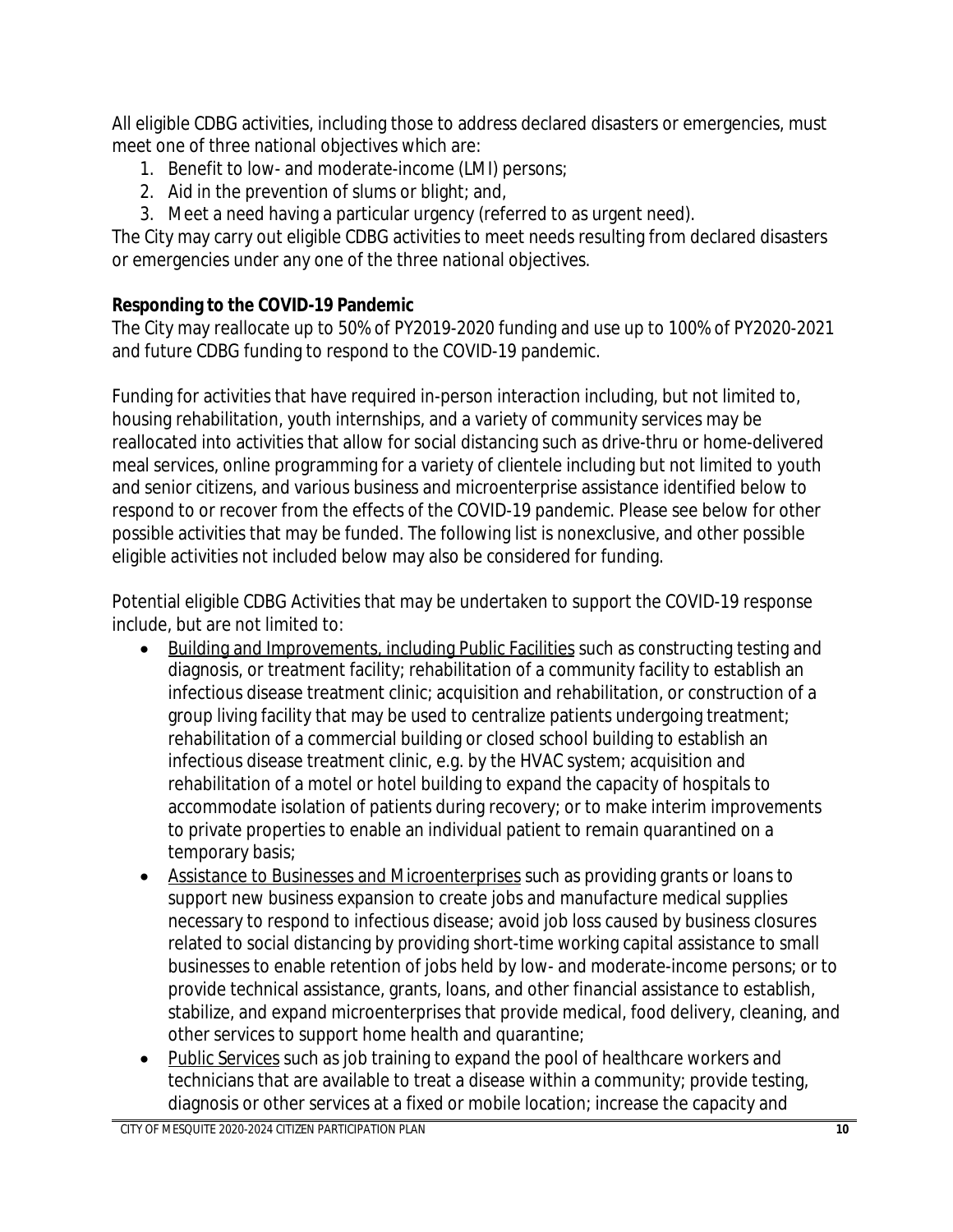availability of targeted health services for infectious disease response within existing facilities; provide equipment, supplies, and materials necessary to carry out a public service; deliver meals on wheel to quarantined individuals that need to maintain social distancing due to medical vulnerabilities;

- Planning, Capacity Building, and Technical Assistance such as gathering data and developing non-project specific emergency infectious disease response plans; and
- Any other activity allowed under CDBG regulations.

Urgent Need National Objective: To comply with the national objective of meeting community development needs having particular urgency, an activity will alleviate existing conditions that the City certifies:

- Pose a serious and immediate threat to the health and welfare of the community;
- Are of recent origin or recently became urgent;
- The applicant Agency is unable to fund the activity on its own; and,
- Other resources of funding are not available to carry out the activity.

A condition will generally be considered to be of recent origin if it is developed or become critical within 18 months preceding the City's certification.

**If HUD allows, such as through a waiver, activities under the urgent need national objective to be funded without the requirement that the City is unable to finance the activity on its own and other resources of funding are not available to carry out the activity, the City will only certify that the activity poses a serious and immediate threat to the health and welfare of the community and is of recent origin or recently became urgent.**

Urgent Need activities may include, but are not limited to, the following:

- Clearance of debris:
- Provisions of extra security patrols;
- Demolition, clearance, and/or reconstruction of damaged property posing an immediate threat to public safety;
- Emergency reconstruction of essential water, sewer, electrical, medical, and telephone facilities;
- **Emergency repair of streets and sidewalks; and,**
- Providing a variety of relief services to individuals.

## **Citizen participation in the event of a substantial amendment**

In the event of a substantial amendment to the Consolidated Plan or Annual Action Plan, the City will publish a Notice of the opportunity for public comment that will be distributed as outlined in the "Public Hearing Notice" section of this CPP and provide a period of not less than 30 calendar days to received comments. During the 30 days, the amendment will be made available for public comment. At the end of the 30 days or soon, after the public comments will be considered and the amendment will be approved or disapproved.

## **Consideration of public comments on the substantially amended plan**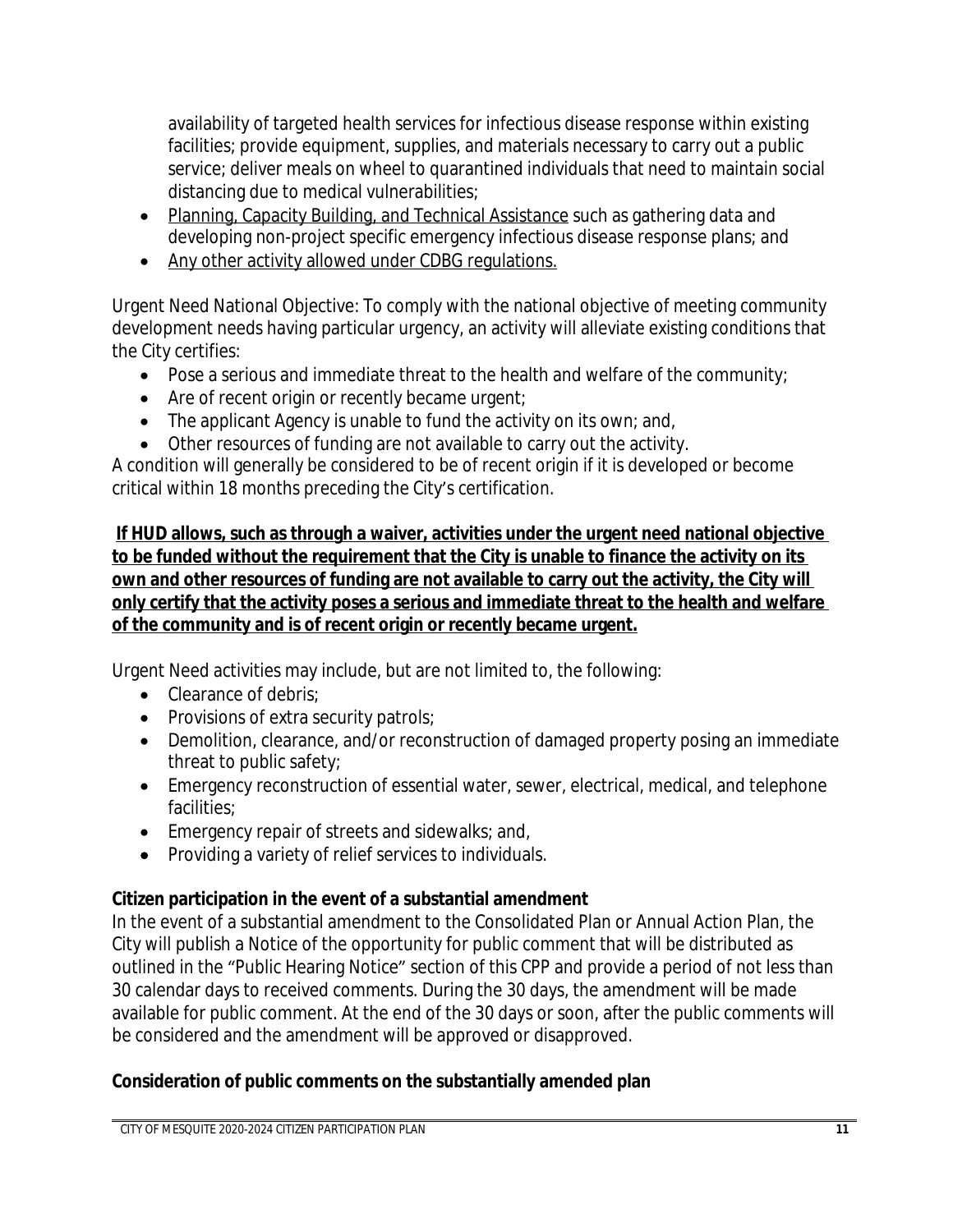Substantial amendments to the approved Consolidated Plan or Annual Action Plan must be authorized by the City Council and will be made public by online postings and public notices in the newspaper. The City Council will consider any comments on the substantially amended Plan from individuals or groups. Comments must be received in writing or orally at public hearings. A summary of the written and public hearing comments on the substantial amendments will be included in the final Plan. Also included in the final plan will be a summary of all comments not accepted and their reasons for dismissal.

## **Submission of Amendments and Administrative Updates to HUD**

The City will submit any Substantial Amendment to HUD on a quarterly basis, or as directed by HUD. Standard Amendments and Administrative Updates are not formally noticed to the public, nor submitted to HUD. However, documentation describing general changes and/or identifying specific changes will be included in the annual CAPER, which is made available to the public.

## **Public Review of the Citizen Participation Plan**

This CPP was made available for public review and comment prior to adoption, in accordance with the public notice, public hearing/meeting and public comment procedures described herein. Any substantial amendments to this Citizen Participation Plan will be made available for public review and comment through the same process prior to adoption. This CPP will be available on the CDBG Division's section of the City's website located at http://www.cityofmesgite.com/cdbg. Copies will also be made available to those that do not have internet access at no charge and will be made available in a format accessible to persons with disabilities, upon request. Interested residents should call or email the CDBG Division to request a copy of the CPP.

## **Appeals and Grievances**

The City will consider any comments of citizens received in writing or orally at public hearings or meetings in preparing this Citizen Participation Plan, the Consolidated Plan, Annual Action Plans, CAPERs, and/or substantial amendments to these plans and reports. A summary of all comments will be attached to the applicable final report.

The City will respond to written complaints received by the CDBG Division of the Housing and Community Services Department relating to the Consolidated Plan, Annual Action Plans, CAPERs, and/or substantial amendments to these plans. Written complaints must describe the objection, provide supporting information and provide contact information of the complainant. Where possible, the City will respond to complaints within 15 working days of the receiving the written complaint, where practicable, acknowledging the letter and identifying a plan of action, if necessary.

Appeals to complaint responses should be made to the following persons in the following order:

- a) CDBG Coordinator
- b) Manager of Housing and Community Services
- c) Director of Community Services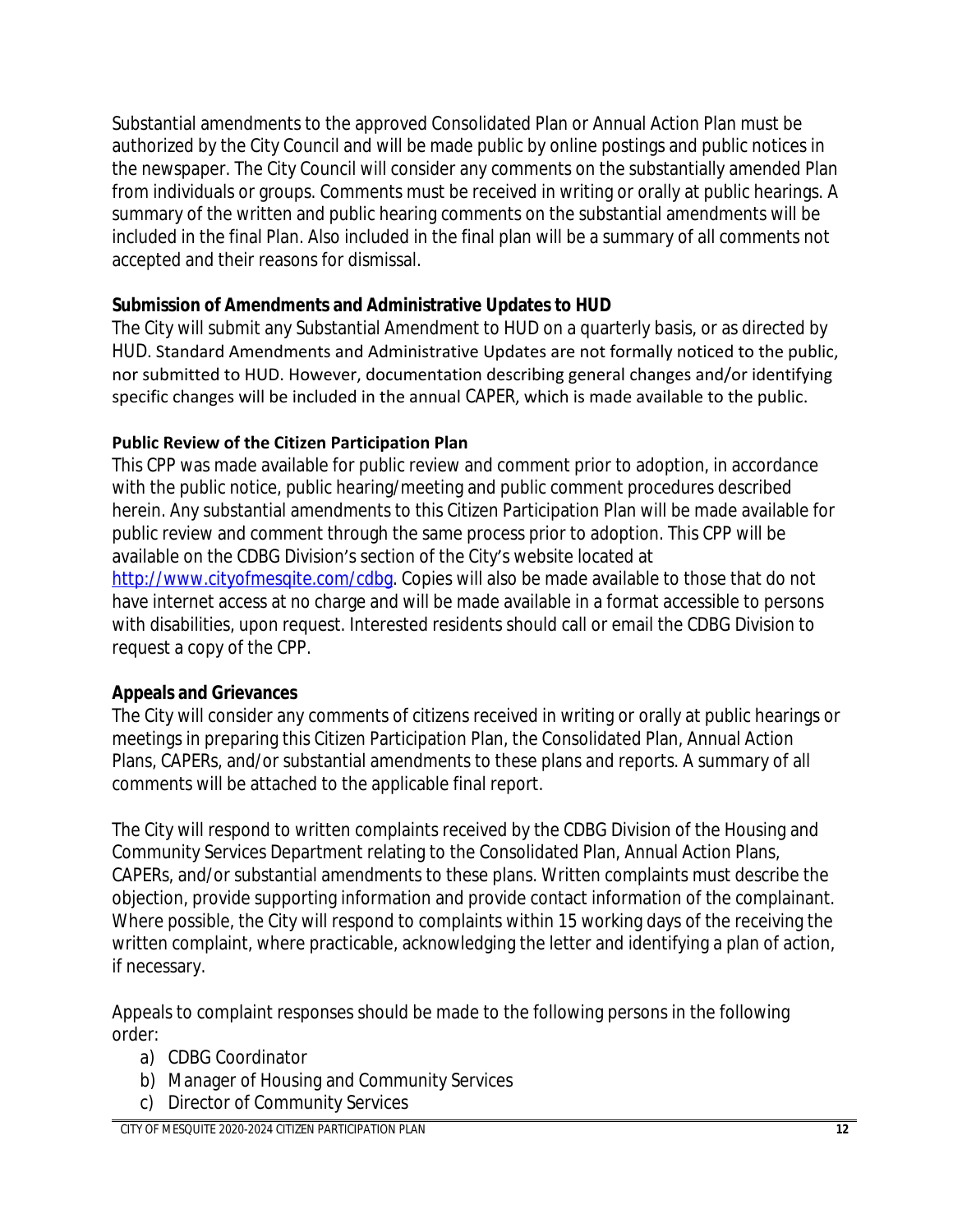- d) City Manager
- e) City Council
- f) Dallas/Ft. Worth HUD Field Office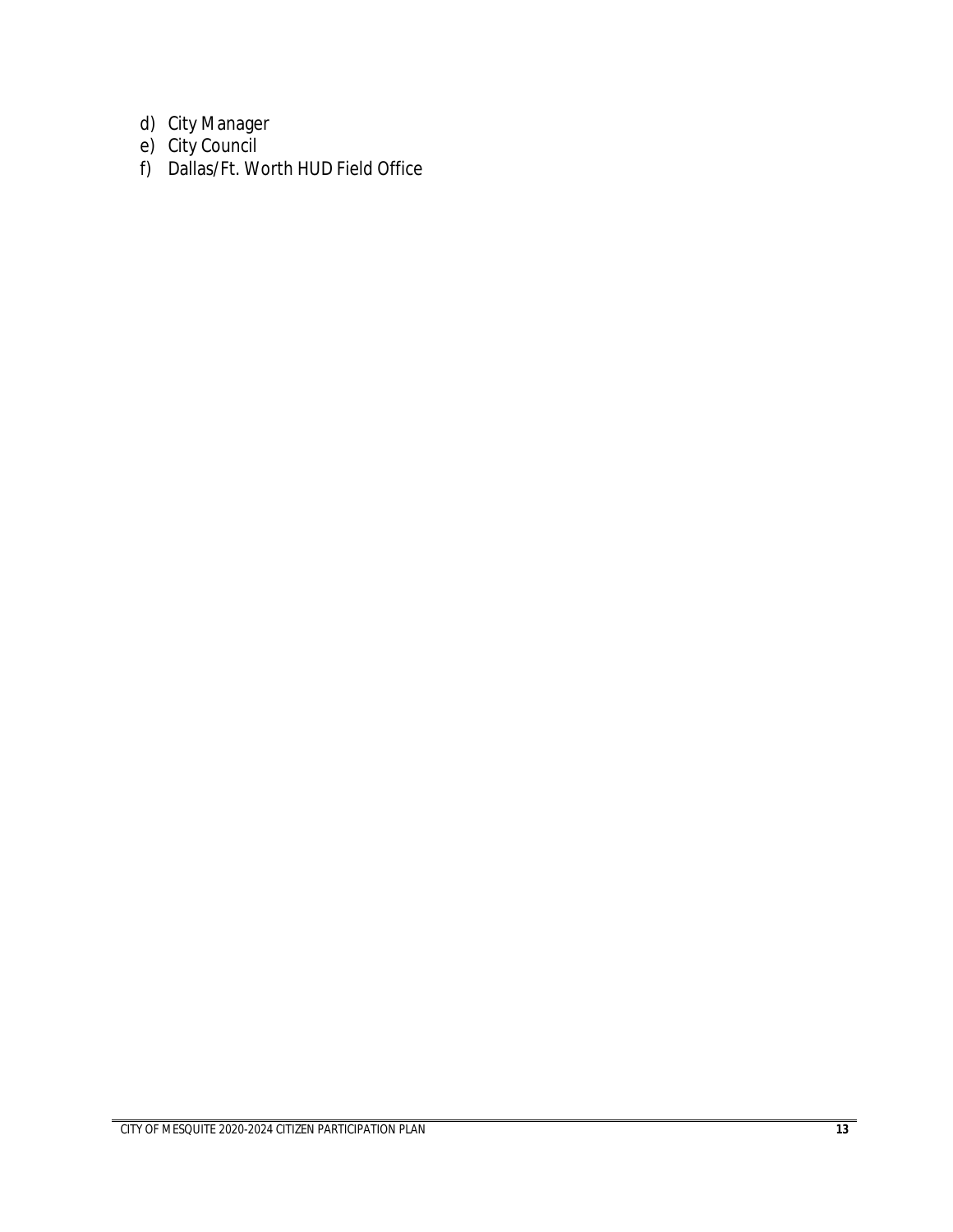#### **Anti-Displacement and Relocation Plan**

This Anti-Displacement and Relocation Plan is prepared in accordance with the Housing and Community Development Act of 1974, as amended (Act), implementing regulations at 24 CFR § 42.325 and is applicable to CDBG assisted projects.

#### Minimizing Displacement

It is the policy of the City to minimize, to the greatest extent feasible, the displacement, whether permanent or temporary, of persons (families, individuals, businesses, nonprofit organization, or farms) from projects funded with CDBG funds and involving single family home rehabilitation, acquisition, commercial rehabilitation, demolition, economic development, or capital improvement activities.

Projects that the City deems beneficial, but that may cause displacement, may be recommended and approved for funding only if the subrecipient demonstrates that such displacement is necessary and vital to the project and that efforts are taken to reduce the number of persons displaced. Further, the subrecipient must clearly demonstrate that the goals and anticipated accomplishments of a project outweigh the adverse effects of displacement imposed on persons who must relocate.

Consistent with the goals and objectives of activities assisted under the Act, the City will take the following steps to minimize the direct and indirect displacement of persons from their homes:

- 1. Consider if displacement will occur as part of funding decisions and project feasibility determinations.
- 2. Assure, whenever possible, that occupants of buildings to be rehabilitated are offered an opportunity to return.
- 3. Plan substantial rehabilitation projects in "stages" to minimize displacement.
- 4. Meet all HUD notification requirements so that affected persons do not move because they have not been informed about project plans and their rights.

#### Relocation Assistance to Residential Tenants Displaced

The City will provide relocation assistance for low-income tenants who, in connection with an activity assisted under CDBG, are directly, involuntarily, and permanently displaced in accordance with the requirement of HUD 24 CFR § 42.350. A displaced person who is not a low-income tenant will be provided relocation assistance in accordance with the Uniform Relocation Assistance and Real Property Acquisition Policies Act of 1970, as amended, and implementing regulations at 49 CFR Part 42.

#### One-for-One Replacement of Dwelling Units

The City will replace all occupied and habitable vacant low-income housing units that are demolished or converted to a use other than low-income housing, in connection with a project assisted with CDBG funds, in accordance with 24 CFR § 42.375.